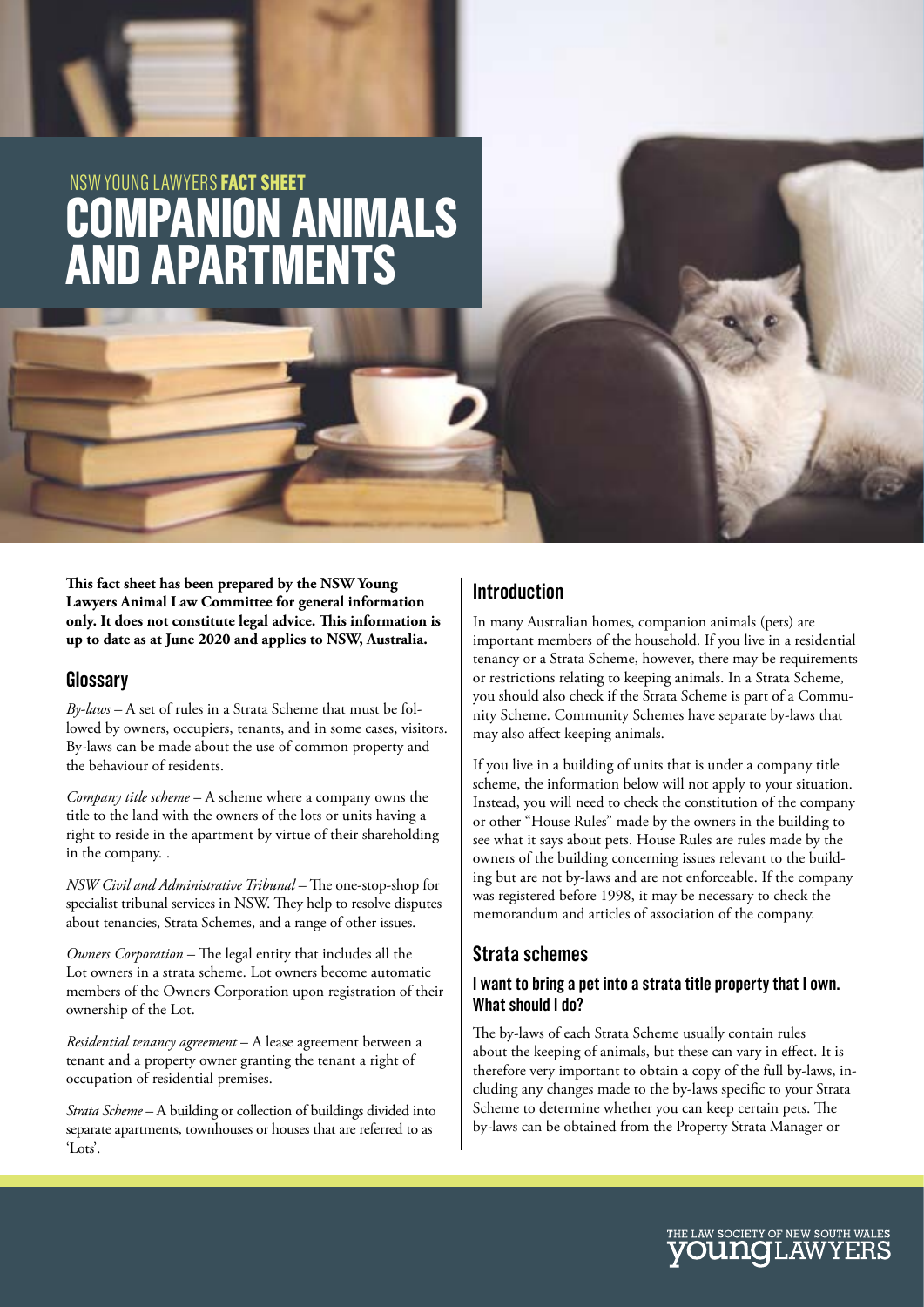via a search of the common property title from NSW Land Registry Services. From 1 September 2017<sup>1</sup> a contract for the sale of a residential property in a Strata Scheme must include copies of all the by-laws in force for the Strata Scheme.

Often, prior written approval from the Owners Corporation is required before keeping any animal (other than a fish in a secure aquarium). Prior written approval from the Owners Corporation is advisable, even when by-laws do not mention the subject of keeping animals. A letter describing the animal/s (including breed, size, age and appearance) should be provided, together with (if relevant):

- 1) details of any obedience training the pet has undergone; and
- 2) confirmation that the pet is registered, micro-chipped, desexed, vaccinated, and treated for fleas and worms.

It may be worthwhile searching the strata records to determine whether there are any other lot owners or occupiers (past or present) who have kept pets in the property.

A notification of the decision made by the Owners Corporation should be received within a reasonable period of time. Once approval has been granted, a copy of the resolution passed in favour of keeping the pet should be obtained, together with a letter from the Owners Corporation confirming the approval.

The *Strata Schemes Management Regulation* 2016 encourages the adoption of a by-law that permits the keeping of pets by providing the following options in its model by-laws:<sup>2</sup>

- 1) an owner or occupier must give the Owners Corporation notice of their intention to bring a pet into the schemed building or complex; or
- 2) an owner or occupier must seek the Owners Corporation consent to the bringing of a pet into the schemed building or complex, but that consent must not be unreasonably withheld.

However, schemes are not bound to adopt either of these bylaws and may retain or make a by-law that prohibits the keeping of pets.

If you believe that an Owners Corporation has unreasonably withheld its consent to the keeping of an animal in a Strata Scheme, and you have been unable to talk through the issue with members of the Owners Corporation on an informal basis, the *Strata Schemes Management Act 2015 (NSW)* sets out avenues of mediation, adjudication and appeal to the NSW Civil and Administrative Tribunal ("NCAT").

## **What if I am renting in a Strata Scheme?**

If you plan to rent in a Strata Scheme, your landlord should provide you with a copy of the lease and the by-laws. Depending on these documents, your landlord may have to obtain consent from the Owners Corporation for you to keep a pet at the property. However, it is important to note that your landlord has the right to refuse the keeping of pets on their property, regardless of what the by-laws may state. Therefore, you will need to seek the consent of your landlord, the Owners Corporation and possibly the Community Scheme (if this applies). If granted, ensure your lease contains a written condition allowing pets.

#### **What are the responsibilities of pet owners in strata properties?**

If an owner or occupier does not agree with the strata by-laws, they can propose an amendment to the by-laws. You should speak to your Property Strata Manager about this. If you propose an amendment and it is refused for a reason that you think is unreasonable, you could approach the NCAT to try and resolve the issue. You may want to obtain specific legal advice about this.

Assistance animals, however, are permitted to be kept at all times.3 The Courts and tribunals have taken a broad approach to the interpretation of legislation governing the keeping of assistance animals.4

Owners must ensure pets do not become a nuisance to other residents in the Strata Scheme. Owners should ensure pets are:

- 1) adequately house trained;
- 2) socialised around people and other animals; and
- 3) restrained appropriately when on common property.

Some Strata Schemes may require pet owners to carry their pets while they are on common property.

If pets become a nuisance, any lot owner/occupier within the Strata Scheme or the Owners Corporation itself can apply for an order to have the pet removed. Issues which must be immediately addressed include:

- 1) excessive noise;
- 2) defecating on or damaging common property; and
- 3) other anti-social behaviours.



<sup>1</sup> *Conveyancing (Sale of Land) Regulation 2017*, Schedule 1.

<sup>2</sup> *Strata Schemes Management Regulation 2016,* Schedule 3.

<sup>3</sup> *Anti-Discrimination Act 1977* (NSW) ss 49B(3) and 49N, herein referred to as *ADA*.

<sup>4</sup> *The Owners of Strata Plan 56117 v Drexler* [2013] NSWDC 67.